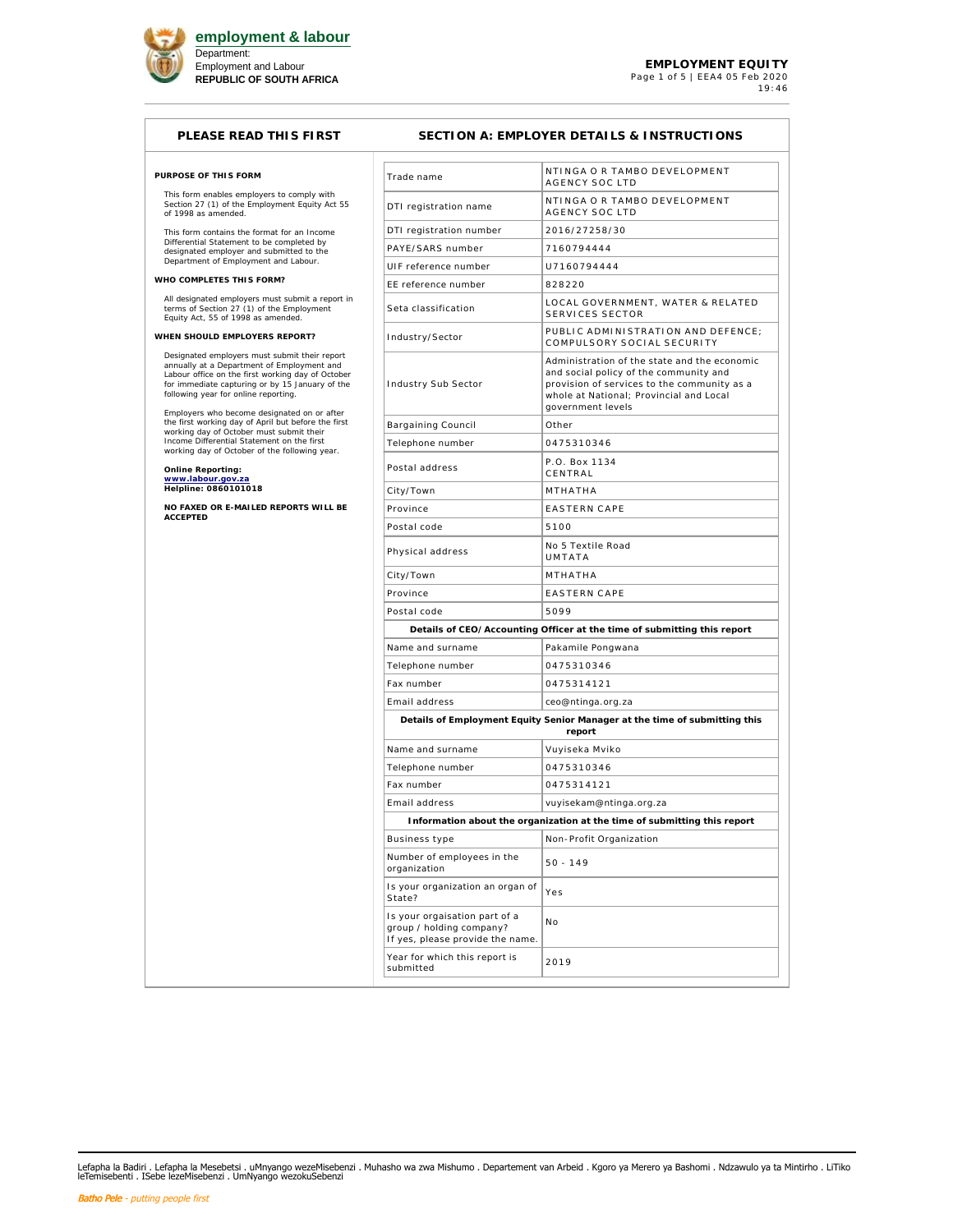# **SECTION B: THE FOLLOWING MUST BE TAKEN INTO CONSIDERATION WHEN COMPLETING THE EEA4 FORMS**

1. The objective of the EEA4 Form is to collect information for the assessment of the remuneration gap between the highest paid and lowest paid employees and, at the same time, to assess inequalities in remuneration in relation to race and gender in the various occupational levels. It must be noted that the total number of employees in the EEA2 in each occupational level (Workforce profile table 1.1) must be taken into account when completing this form (EEA4).

2. All employees (including Foreign Nationals) must be included when completing the EEA4 form in the appropriate space provided in the table below. Temporary employees are employees employed to work for less than three months over a period of 12 months.

3. **"Remuneration"** means any payment in money or in kind, or both in money and in kind, made or owing to any person in return for that person working for any other person, including the State.

4. Remuneration (i.e. fixed and variable remuneration) contained in this form must reflect information of the same employees reflected in the EEA2 Form for the reporting period concerned across all occupational levels. The workforce in terms of race and gender must be exactly the same as the workforce outlined in the EEA2 Form.

5. All employees, including Foreign Nationals and temporary employees (i.e. those employees employed to work for less than three months) must be included when completing the EEA4 Form.

6. Calculation of remuneration must include a period of twelve months and reflect the same reporting period covered by the EEA2 Form. Where an employee had not worked for a full twelve month period, an amount equivalent to the annual remuneration must be calculated and furnished. For example, the annual equivalent for an employee who worked for<br>three months and earned R30 000 is R120 000 (i.e. (R30 000 / 3) \* 12). All remuneration amounts to be reflect the table below must be rounded up to the nearest Rand (R) and included as **total remuneration (fixed / guaranteed remuneration plus any variable remuneration)** that was paid out for each group in terms of population group and gender.

7. No blank spaces, commas (,), full stops or decimal points (.) or any other separator should be included when capturing the remuneration information in each of the cells in the table below — for example R7 345 567.6 must be captured as 7345568 with no separators.

8. All remuneration (i.e. total cost to company) must be included in the form as annualized fixed / guaranteed remuneration and annualized variable remuneration). The information below provides inclusions and exclusions to consider when completing the EEA4 Form.

### 8.1 **Fixed / Guaranteed remuneration includes:**

a) Salary/wage;

b) Housing or accommodation subsidy or housing or accommodation received as a benefit in kind;

c) Travel allowance or provision of a car, except to the extent that the allowance or the car is provided to enable the employee to work as provided for by the Fourth and Seventh Schedules of the Income Tax Act;

- d) Any cash payments made to an employee, except those listed as exclusions in terms of this schedule;
- e) Any other payments in kind received by an employee, except those listed as exclusions in terms of this schedule;
- f) Employer's contributions to medical aid, pension, provident fund or similar benefit funds; g) Employer's contributions to income protection, funeral or death benefit schemes; and

h) Guaranteed (non-discretionary) annual bonus/13th cheque.

8.2 **Variable remuneration includes:** a) Short-term incentives: annual or shorter incentives and (generally) cash performance-based payments, including deferrals (commission schemes are included here);

b) Long-term incentives: longer than one year, (usually) share-based awards and cash-based settlement that have a vesting period of more than one year must also be included, which may be retention and / or performance-based; c) Lump sums in respect of ongoing employment e.g. back pay and leave paid upon termination;

d) Discretionary payments not related to an employee's hours of work or performance (for example, a retention bonus);

e) As provided for by the Income Tax Act, the taxable benefit portion of bursaries and scholarships provided to the

- 
- employee and/or relatives of the employee; and f) Dividends included as remuneration by the Fourth Schedule of the Income Tax Act.

### 8.3 **Excluded:**

a) Any allowance, cash payment or payment in kind provided to enable the employee to work (for example, an equipment, tool or similar allowances or the provision of transport or the payment of a transport allowance to enable the employee to travel to and from work);

- b) Gratuities (for example, tips received from customers) and gifts from the employer;
- 
- c) Non-employment related lump sums such as severance pay; and d) Dividends not included as remuneration by the Fourth Schedule of the Income Tax Act.

### 9. **Information and Calculations:**

Information is required on the number of employees, including persons with disabilities, and the total remuneration in **each occupational level** in terms of the population group and gender in **Section C of the EEA4 form.**

In addition, remuneration information is required for the lowest paid individual at the lowest occupational level and the remuneration of the highest paid individual is required for each of the other occupational levels in your organisation in terms of population group and gender in **Section D of the EEA4 form.**

9.1 Please provide the remuneration of the employee with the **highest total remuneration** (i.e. fixed/guaranteed and variable remuneration) for each occupational level in terms of population group and gender. Where applicable, information must be provided for both males and females for Africans, Coloureds, Indians, Whites and Foreign Nationals.

9.2 Please provide the remuneration of the employee with the lowest total remuneration (i.e. fixed/guaranteed and variable remuneration) for the lowest occupational level in your organisation in terms of population group and gender. Where applicable, information must be provided for both males and females for Africans, Coloureds, Indians, Whites and Foreign Nationals.

9.3 Please provide the **average/mean remuneration,** the **median remuneration** and the **remuneration gap** as required in **Section E of the EEA4 Form.**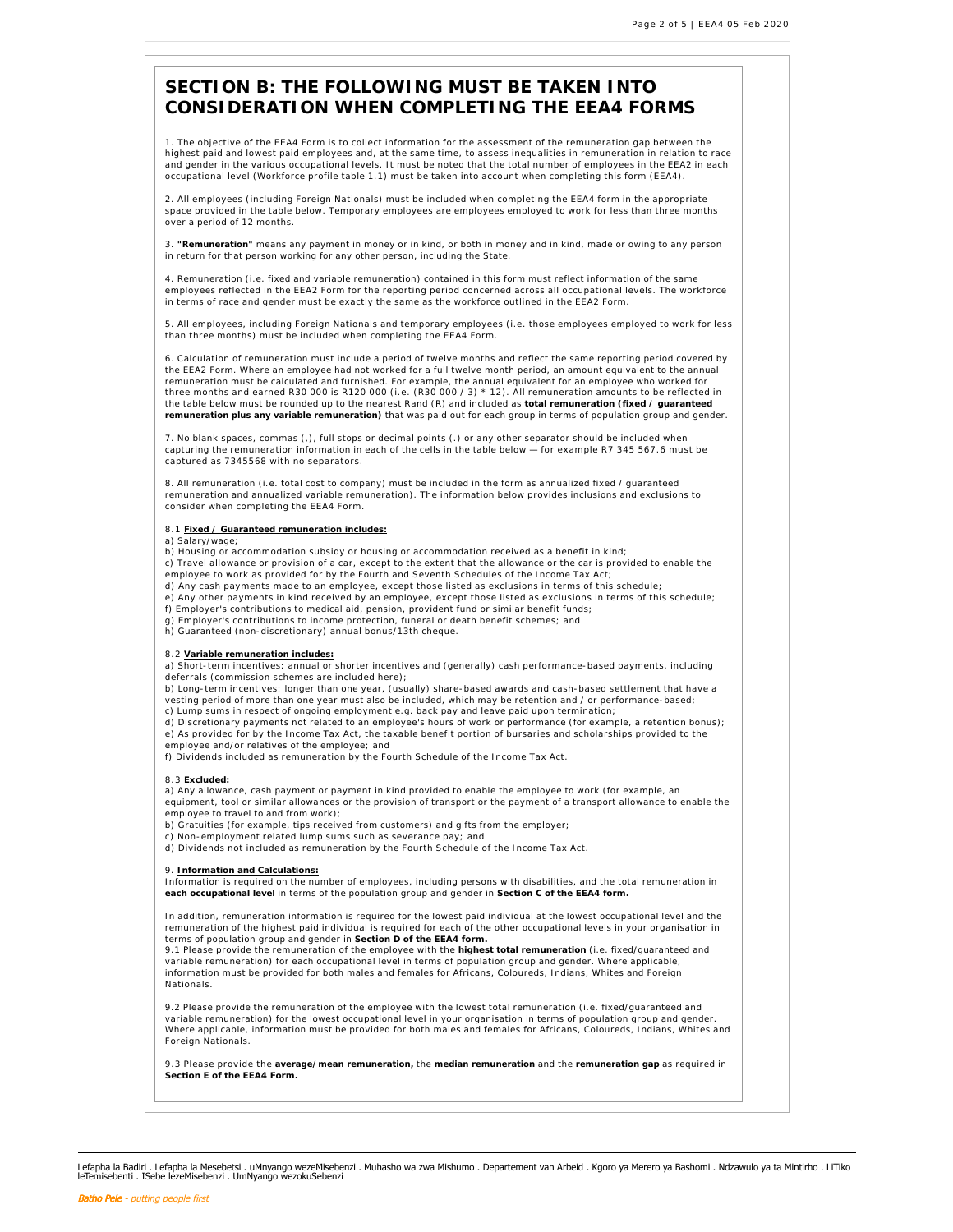| J<br>j<br>l      |  |
|------------------|--|
| ١<br>Ï           |  |
| I                |  |
| I<br>J<br>٦      |  |
| ċ<br>۱           |  |
| I<br>۱           |  |
| Ì<br>٦           |  |
| ֡֡֡֡֡֡֡֡<br>ł    |  |
| í                |  |
| ļ                |  |
| ļ<br>J           |  |
| J<br>ł           |  |
|                  |  |
| j                |  |
| ¢<br>)<br>I<br>J |  |
| Ì<br>٦           |  |
| 1<br>I<br>Ì      |  |
| j<br>١<br>J      |  |
| l<br>1           |  |
| ֚                |  |
| I<br>١           |  |
| I<br>1           |  |
| l                |  |
| ţ<br>١           |  |
| ¢<br>ţ           |  |
| I<br>۱           |  |
| J<br>I           |  |
| Ì<br>١<br>I<br>١ |  |
| í<br>١<br>ś      |  |
| Ï<br>¢<br>١      |  |
| ¢<br>í           |  |
| j<br>١           |  |
| ٦<br>ć<br>i      |  |
| Ï<br>١<br>ï<br>١ |  |
| I<br>j<br>ï<br>١ |  |
|                  |  |
|                  |  |

SECTION C: WORKFORCE PROFILE AND TOTAL REMUNERATION **SECTION C: WORKFORCE PROFILE AND TOTAL REMUNERATION**

Please use the table below to indicate the number of employees, including people with disabilities, and the total remuneration in terms of population group and gender for each occupational level. In addition, please provid total remuneration per occupational level in your organisation. Please use the table below to amployees, including people with disabilities, and the total coulding groups in terms of population in terms of population, along the couplation groups in terms of population in terms of popul

| Occupational levels                                                                                                |                           |                          | Male       |                          |            |           | Female     |         |         | FOREIGN NATIONALS |         | Total          |
|--------------------------------------------------------------------------------------------------------------------|---------------------------|--------------------------|------------|--------------------------|------------|-----------|------------|---------|---------|-------------------|---------|----------------|
|                                                                                                                    |                           | $\,$                     | $\bigcirc$ | $\overline{\phantom{0}}$ | $\lesssim$ | $\,$      | $\bigcirc$ |         | $\leq$  | Male              | Female  |                |
| Top Management                                                                                                     | Number of employees       | $\Delta$                 | $\circ$    | $\circ$                  | $\circ$    |           |            | $\circ$ | $\circ$ | $\circ$           | $\circ$ | $\circ$        |
|                                                                                                                    | <b>Total Remuneration</b> | 2828112                  | $\circ$    | $\circ$                  | $\circ$    | 721227    | 81335      | $\circ$ | $\circ$ | $\circ$           | $\circ$ | 3630674        |
| Senior Management                                                                                                  | Number of employees       |                          | $\circ$    | $\circ$                  | $\circ$    |           | $\circ$    | $\circ$ | $\circ$ | $\circ$           | $\circ$ |                |
|                                                                                                                    | Total Remuneration        | 449442                   | $\circ$    | $\circ$                  | $\circ$    | 572258    | $\circ$    | $\circ$ | $\circ$ | $\circ$           | $\circ$ | 1021700        |
| Professionally qualified and<br>experienced specialists and                                                        | Number of employees       | Ñ                        | $\circ$    | $\circ$                  | $\circ$    | $\sim$    | $\circ$    | $\circ$ | $\circ$ | $\circ$           | $\circ$ | ۰o             |
| mid-management                                                                                                     | Total Remuneration        | 2672649                  | $\circ$    | $\circ$                  | $\circ$    | 693383    | $\circ$    | $\circ$ | $\circ$ | $\circ$           | $\circ$ | 3366032        |
|                                                                                                                    | Number of employees       | $\overline{\phantom{a}}$ | L.         |                          | $\circ$    | $23\,$    | $\circ$    | $\circ$ | $\circ$ | $\circ$           | $\circ$ | $46\,$         |
| Skilled technical and<br>profer mically qualified workers,<br>junder mically qualified workers,<br>superintendents | <b>Total Remuneration</b> | 4847940                  | 150942     | 33427                    | $\circ$    | 4562784   | $\circ$    | $\circ$ | $\circ$ | $\circ$           | $\circ$ | £609693        |
| Semi-skilled and discretionary<br>decision making                                                                  | Number of employees       | $\vec{\sigma}$           | $\circ$    | $\circ$                  | $\circ$    | $\circ$   | $\circ$    | $\circ$ | $\circ$ | $\circ$           | $\circ$ | S              |
|                                                                                                                    | Total Remuneration        | 1250125                  | $\circ$    | $\circ$                  | $\circ$    | 483866    | $\circ$    | $\circ$ | $\circ$ | $\circ$           | $\circ$ | 1733991        |
| Unskilled and defined decision<br>making                                                                           | Number of employees       | $\overline{\Xi}$         | $\circ$    | $\circ$                  | $\circ$    | $\vec{o}$ | $\circ$    | $\circ$ | $\circ$ | $\circ$           | $\circ$ | $\overline{a}$ |
|                                                                                                                    | Total Remuneration        | 1464897                  | $\circ$    | $\circ$                  | $\circ$    | 438108    | $\circ$    | $\circ$ | $\circ$ | $\circ$           | $\circ$ | 1903005        |
| Total Permanent                                                                                                    | Number of employees       | $_{\rm g}$               | →          |                          | $\circ$    | 46        |            | $\circ$ | $\circ$ | $\circ$           | $\circ$ | 129            |
|                                                                                                                    | <b>Total Remuneration</b> | 13513165                 | 150942     | 33427                    | $\circ$    | 7471626   | 81335      | $\circ$ | $\circ$ | $\circ$           | $\circ$ | 21250495       |
| Temporary Employees                                                                                                | Number of employees       | $\circ$                  | $\circ$    | $\circ$                  | $\circ$    | $\circ$   | $\circ$    | $\circ$ | $\circ$ | $\circ$           | $\circ$ | $\circ$        |
|                                                                                                                    | Total Remuneration        | $\circ$                  | $\circ$    | $\circ$                  | $\circ$    | $\circ$   | $\circ$    | $\circ$ | $\circ$ | $\circ$           | $\circ$ | $\circ$        |
| TOTAL                                                                                                              | Number of employees       | $_{\rm g}$               |            |                          | $\circ$    | 46        |            | $\circ$ | $\circ$ | $\circ$           | $\circ$ | 129            |
|                                                                                                                    | Total Remuneration        | 13513165                 | 150942     | 33427                    | $\circ$    | 7471626   | 81335      | $\circ$ | $\circ$ | $\circ$           | $\circ$ | 21250495       |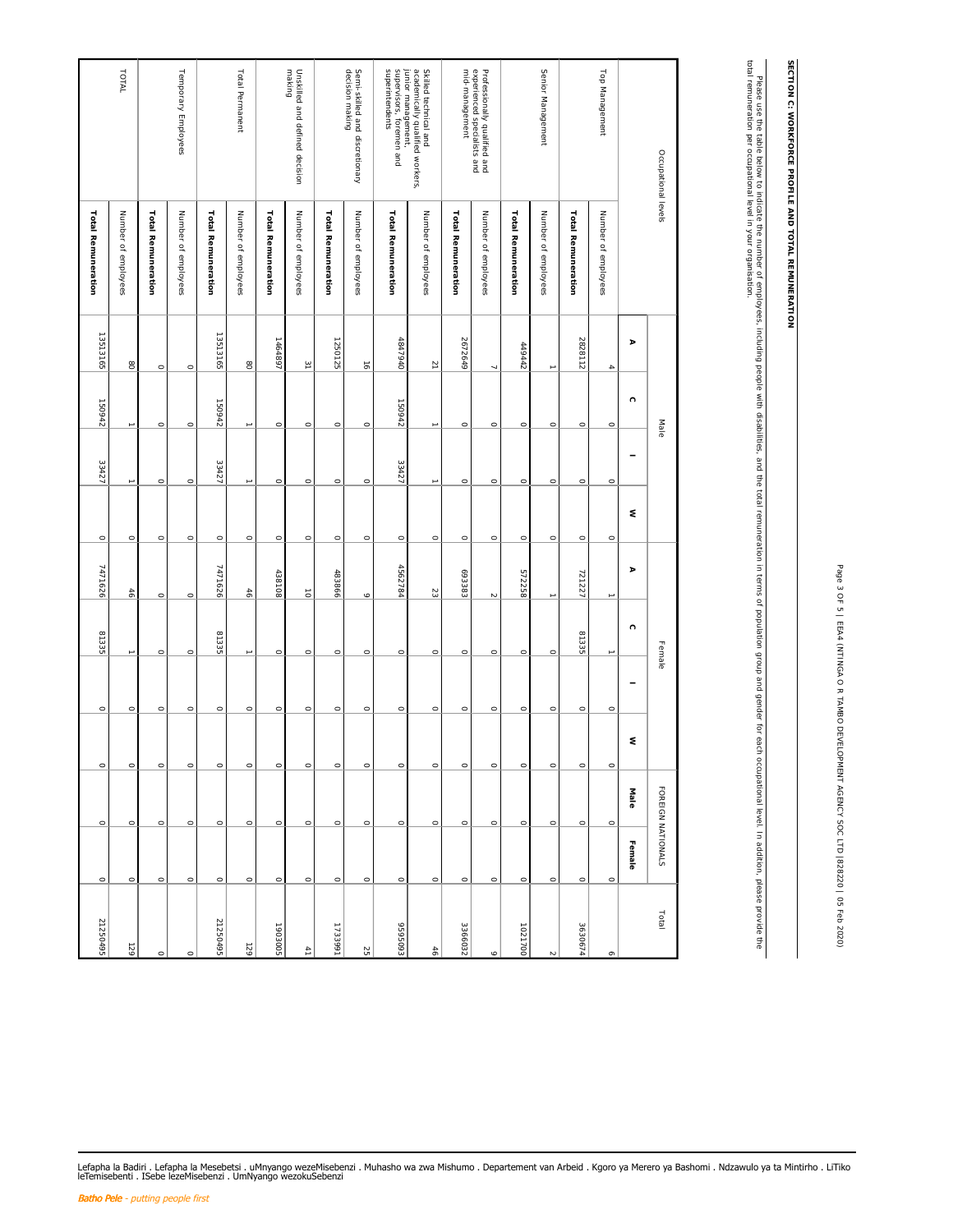## **SECTION D: FIXED / GUARANTEED AND VARIABLE REMUNERATION**

Please provide the remuneration of the employee with the **highest total remuneration (i.e. fixed/guaranteed and variable remuneration)** in terms of population group and gender for all the occupational levels, **except for the lowest occupational level in your organisation.** Please provide the remuneration of the employee with the **lowest total remuneration** in your organisation in terms of population group and gender. Where a choice has to be made between two employees with the same total remuneration, i.e. one employee having a higher fixed/guaranteed remuneration and the other employee having a higher variable remuneration, the employee with the higher variable remuneration, **except at the lowest occupational level, wherein an employee with the lowest variable remuneration** should be chosen when completing the form below.

| Occupational levels                                   |                         | MALE     |              |              | FEMALE   |          |          |                | <b>FOREIGN</b><br>NATIONALS |          |          |
|-------------------------------------------------------|-------------------------|----------|--------------|--------------|----------|----------|----------|----------------|-----------------------------|----------|----------|
|                                                       |                         | A        | $\mathsf{C}$ | $\mathbf{I}$ | W        | A        | C        | $\overline{1}$ | W                           | M        | F        |
|                                                       | Fixed/Guaranteed 817625 |          | $\circ$      | $\Omega$     | 0        | 721227   | 81335    | $\Omega$       | $\circ$                     | $\circ$  | $\Omega$ |
| Top Management                                        | Variable                | $\Omega$ | $\circ$      | $\Omega$     | $\Omega$ | $\Omega$ | $\circ$  | $\Omega$       | $\Omega$                    | $\circ$  | $\Omega$ |
|                                                       | Total<br>Remuneration   | 817625   | $\circ$      | O            | $\circ$  | 721227   | 81335    | $\Omega$       | $\Omega$                    | $\circ$  | O        |
|                                                       | Fixed/Guaranteed        | 449442   | $\circ$      | $\circ$      | $\circ$  | 572258   | $\circ$  | $\Omega$       | $\circ$                     | $\circ$  | O        |
| Senior Managemnt                                      | Variable                | $\circ$  | $\circ$      | $\circ$      | $\circ$  | $\circ$  | $\circ$  | $\Omega$       | $\circ$                     | $\circ$  | O        |
|                                                       | Total<br>Remuneration   | 449442   | $\circ$      | O            | $\circ$  | 572258   | $\circ$  | $\Omega$       | O                           | $\circ$  | O        |
| Professionally                                        | Fixed/Guaranteed        | 422931   | $\circ$      | $\circ$      | $\circ$  | 372768   | $\circ$  | $\Omega$       | $\Omega$                    | $\circ$  | $\circ$  |
| qualified, experienced<br>specialists and mid-        | Variable                | $\Omega$ | 0            | $\Omega$     | $\Omega$ | $\Omega$ | $\Omega$ | $\Omega$       | $\circ$                     | $\circ$  | $\Omega$ |
| management                                            | Total<br>Remuneration   | 422931   | $\Omega$     | $\Omega$     | $\Omega$ | 372768   | $\circ$  | $\Omega$       | $\Omega$                    | $\circ$  | $\Omega$ |
| skilled tecnically,                                   | Fixed/Guaranteed        | 291372   | 150941       | 33427        | 0        | 322112   | 0        | $\Omega$       | $\Omega$                    | $\circ$  | $\Omega$ |
| academically<br>qualified and, junior                 | Variable                | $\Omega$ | $\circ$      | $\Omega$     | $\Omega$ | $\Omega$ | $\Omega$ | $\Omega$       | $\Omega$                    | $\Omega$ | $\Omega$ |
| management                                            | Total<br>Remuneration   | 291372   | 150941       | 33427        | 0        | 322112   | 0        | $\Omega$       | O                           | $\circ$  | O        |
|                                                       | Fixed/Guaranteed        | 173019   | $\circ$      | $\circ$      | $\circ$  | 82123    | $\circ$  | $\Omega$       | O                           | $\circ$  | $\circ$  |
| Semi-skilled and<br>discreotionary<br>decision making | Variable                | $\circ$  | $\circ$      | O            | $\circ$  | $\circ$  | $\circ$  | $\Omega$       | $\circ$                     | $\circ$  | O        |
|                                                       | Total<br>Remuneration   | 173019   | 0            | $\circ$      | $\circ$  | 82123    | 0        | $\Omega$       | $\circ$                     | $\circ$  | O        |
|                                                       | Fixed/Guaranteed        | 49352    | $\circ$      | $\Omega$     | $\circ$  | 56909    | $\circ$  | $\Omega$       | $\circ$                     | $\circ$  | $\circ$  |
| Unskilled and defined<br>decision making              | Variable                | $\Omega$ | $\circ$      | $\Omega$     | $\Omega$ | $\Omega$ | $\Omega$ | $\Omega$       | $\Omega$                    | $\circ$  | $\Omega$ |
|                                                       | Total<br>Remuneration   | 49352    | $\Omega$     | $\Omega$     | $\Omega$ | 56909    | $\Omega$ | $\Omega$       | $\Omega$                    | $\circ$  | $\Omega$ |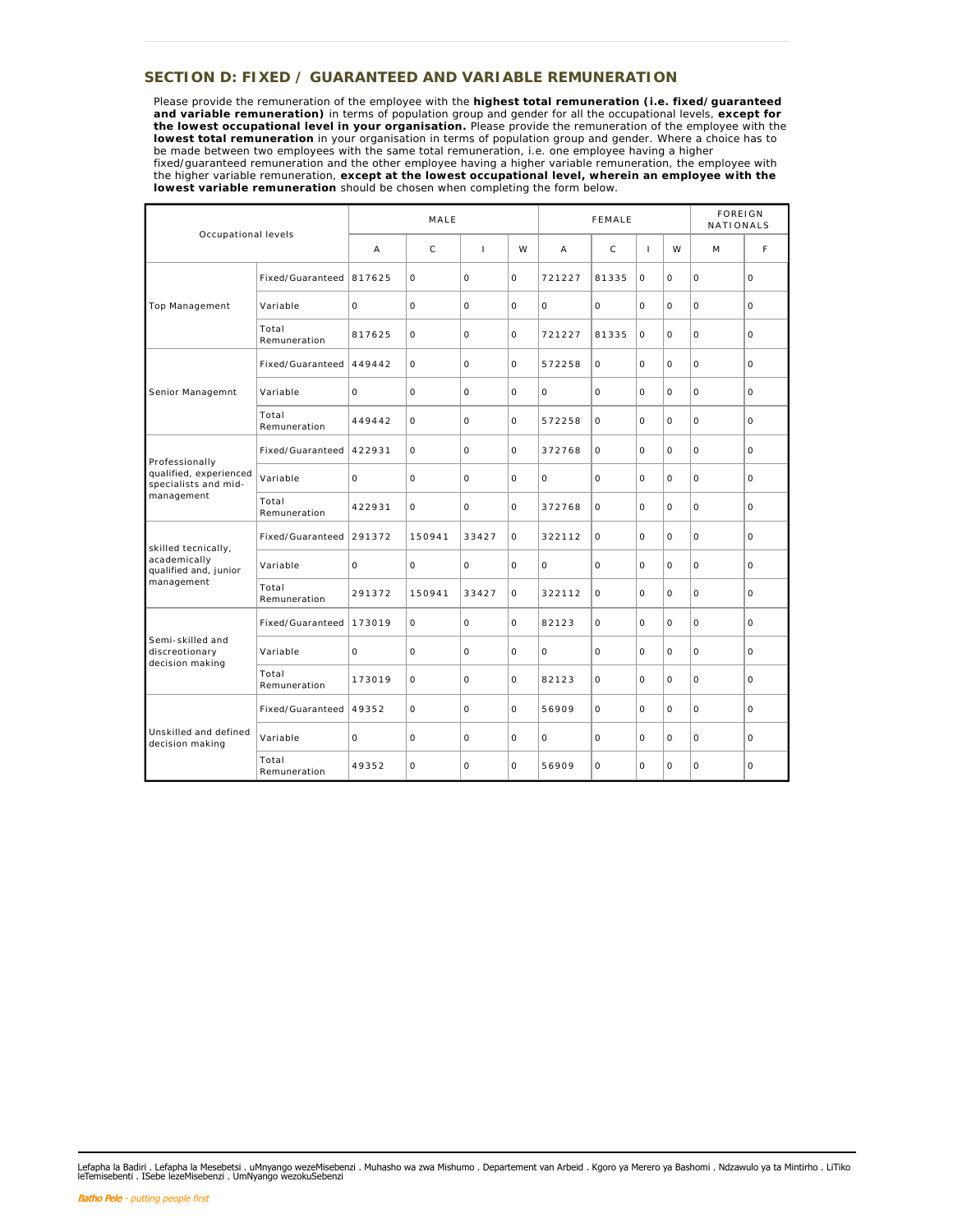## **SECTION E: AVERAGE AND MEDIAN PAY AND THE REMUNERATION GAP**

Please note the average/ mean remuneration involves adding up a number of amounts in remuneration and<br>dividing the total by the total number of employees included in the total. The 'median' is the "middle" value in a list of payments (i.e. remuneration) ranked from lowest to highest.

| What is the average annual remuneration for the top 10% of your top earners?                                                                                              | Average Annual Remuneration                | R<br>525367 |  |  |  |
|---------------------------------------------------------------------------------------------------------------------------------------------------------------------------|--------------------------------------------|-------------|--|--|--|
| What is the average annual remuneration for the bottom 10% of your bottom earners?                                                                                        | Average Annual Remuneration                | R<br>55106  |  |  |  |
| What is the median earners remuneration in your organisation?                                                                                                             | R<br>Median Earners Remuneration<br>235657 |             |  |  |  |
| Please indicate whether your organisation has a policy in place to address and close<br>the vertical gap between the highest and lowest paid employees in your workforce? | <b>YES</b>                                 |             |  |  |  |
| How many times (e.g. 10x, 15x, 20x) is the vertical gap between the highest and<br>lowest paid worker in your organisation in terms of the policy?                        | 37                                         |             |  |  |  |
| Is the remuneration-gap between the highest and lowest paid employees in your                                                                                             | YES                                        | $\times$    |  |  |  |
| organisation aligned to your policy?                                                                                                                                      | N <sub>O</sub>                             |             |  |  |  |
|                                                                                                                                                                           | YES                                        | $\times$    |  |  |  |
| Are AA measures to address the remuneration gap included in your EE Plan?                                                                                                 | N O                                        |             |  |  |  |
|                                                                                                                                                                           | a) seniority/ length of service            | $\times$    |  |  |  |
|                                                                                                                                                                           | b) Qualifications                          |             |  |  |  |
|                                                                                                                                                                           | c) Performance                             |             |  |  |  |
| Please indicate a key reason for the Income Differentials that apply to your<br>organisation.                                                                             | d) Demotion                                |             |  |  |  |
|                                                                                                                                                                           | e) Experiential training                   |             |  |  |  |
|                                                                                                                                                                           | f) Short of skill                          |             |  |  |  |
|                                                                                                                                                                           | g) Transfer of busines                     |             |  |  |  |